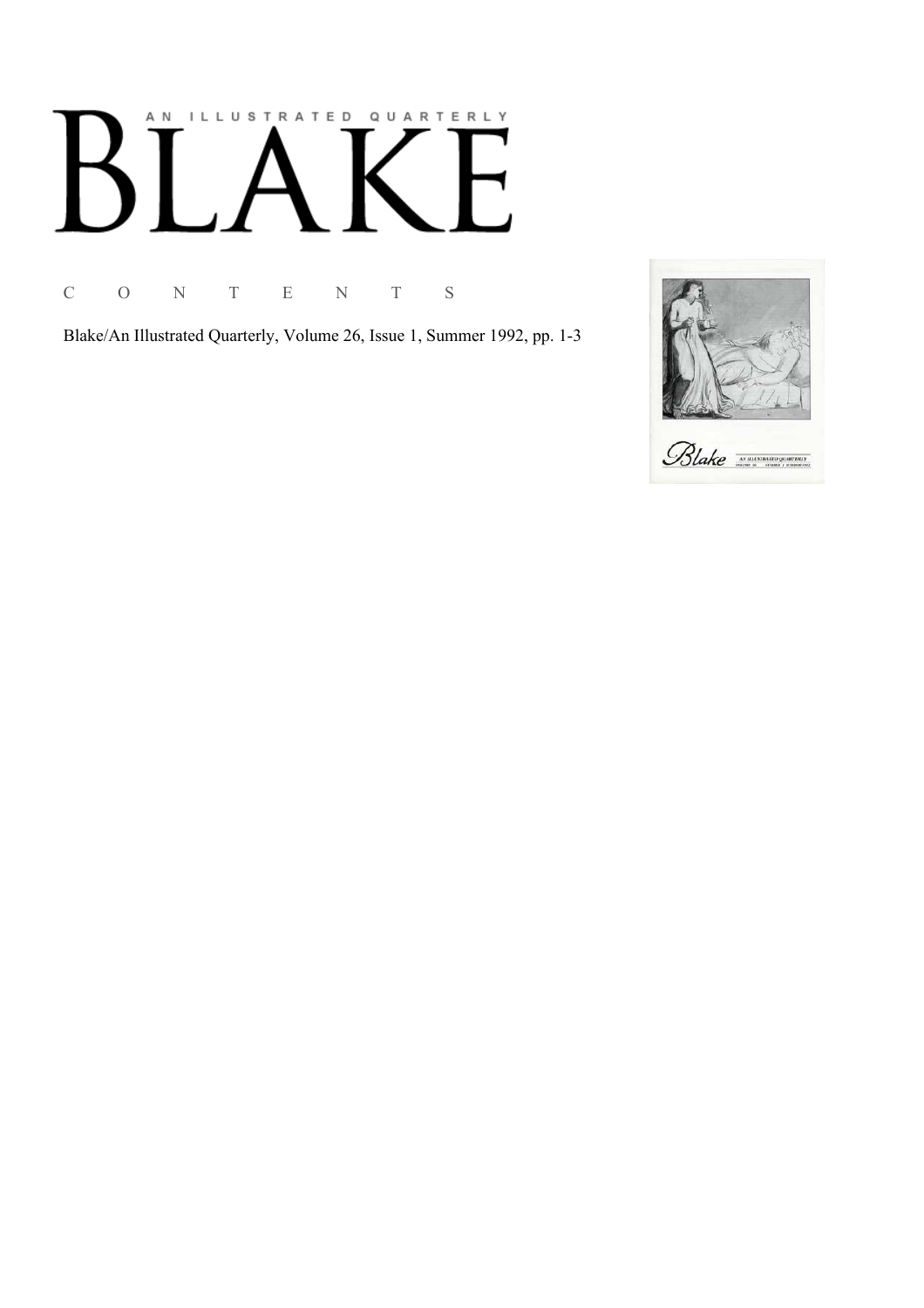

Blake

AN ILLUSTRATED QUARTERLY **VOLUME 26 NUMBER 1 SUMMER 1992**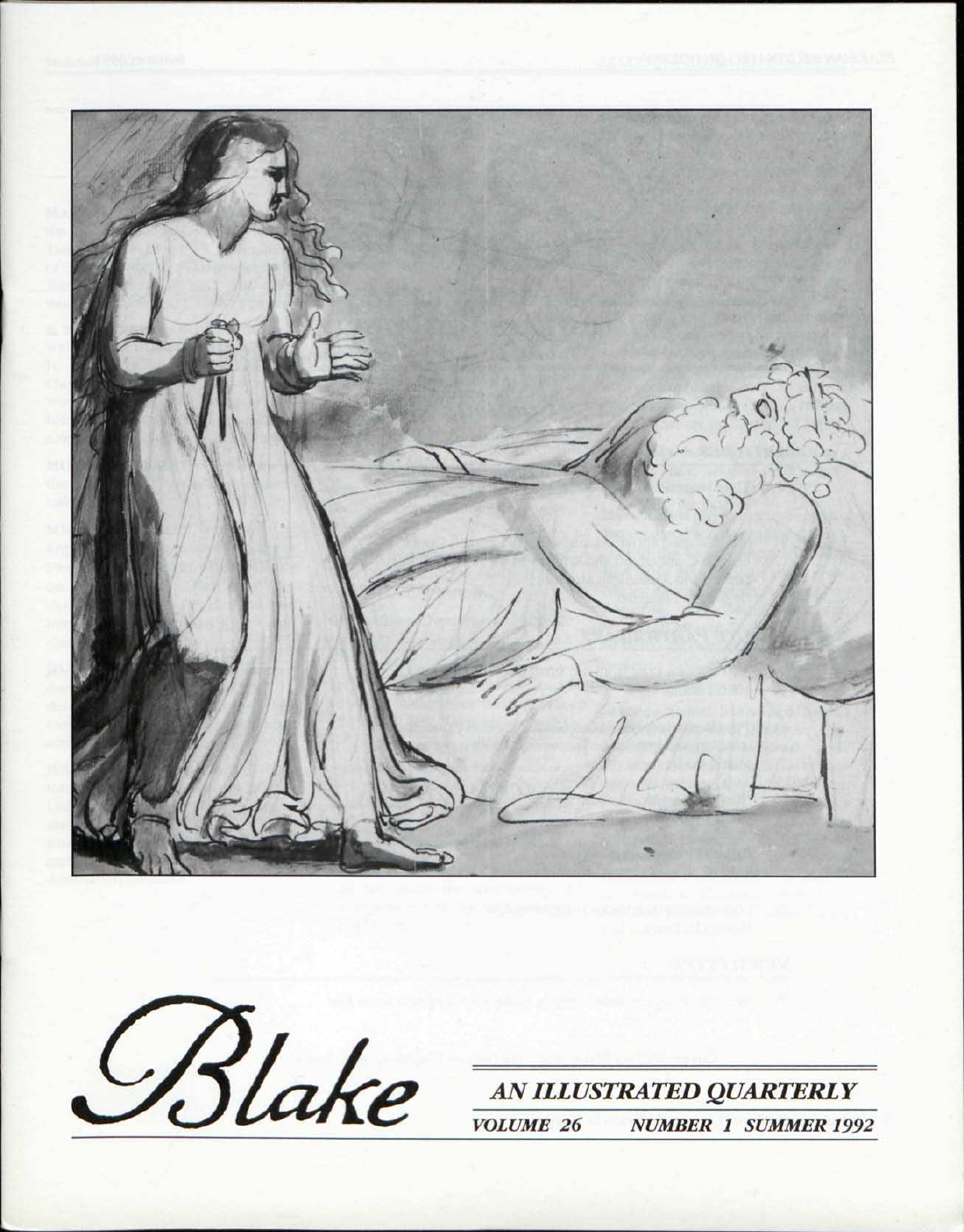

*AN ILLUSTRATED QUARTERLY* 

*Volume 26 Number 1 Summer 1992* 

## *Contents*

### *ARTICLES*

- *4* The Sickness of Blake's Rose by Michael Srigley
- 9 "Undisturbed above once in a Lustre": Francis Douce, George Cumberland and William Blake at the Bodleian Library and Ashmolean Museum by Joan K. Stemmler

### *MINUTE PARTICULARS*

- 19 A New Color Print from the Small Book of Designs Martin Butlin
- 21 Two Newly Identified Sketches for Thomas Commins's *An Elegy* and Further Rediscovered Drawings of the 1780s Martin Butlin
- 26 "Empire is no More": Odin and Ore in *America*  Julia M. Wright
- 30 Blake's Elusive Ladies E. B. Bentley
- 34 Corrections to the Blake Trust *Jerusalem*  Morton D. Paley

### *NEWSLETTER*

35 Satan Arousing the Rebel Angels, Blake's *Subscription Rates Rise* 

Cover: William Blake, "Lady Macbeth and the Slepping Duncan."

© 1992 Copyright Morris Eaves and Morton D. Paley